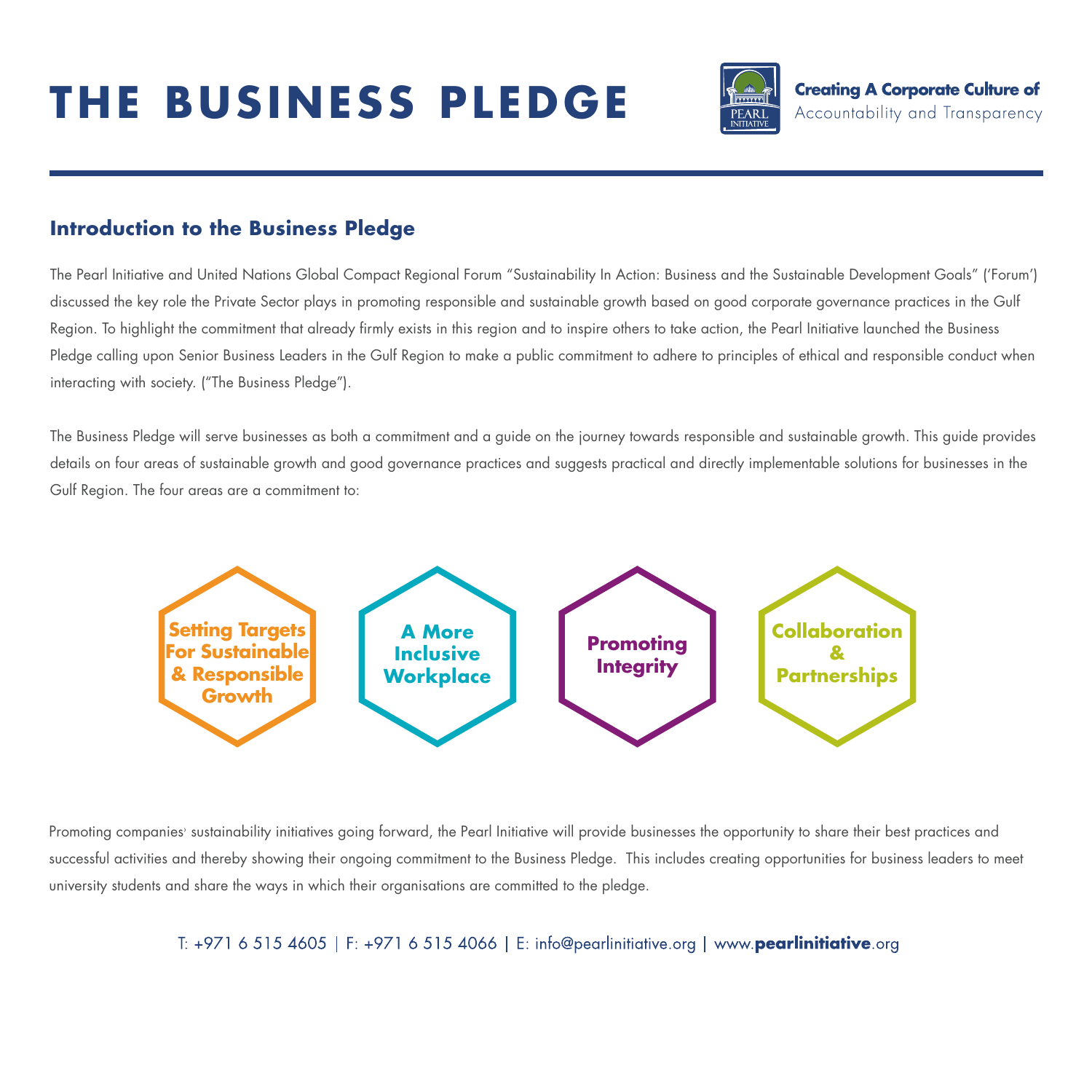# **Signing the Business Pledge**

If you wish to sign up to the Business Pledge, please sign up online via our website www.pearlinitiative.org or via the Pearl Initiative App.

Alternatively fill in your details on the enclosed Business Pledge and send a copy via email to info@pearlinitiative.org or by post to PO Box 26666 Sharjah UAE.



### **Practical Guide to put a Commitment into Practice**

The following pages will provide suggestions for practical solutions tailored to businesses in the Gulf Region to implement best governance and sustainability practices to foster responsible and sustainable growth.

*Please note that the following suggestions are only indicative and not intended to be comprehensive.*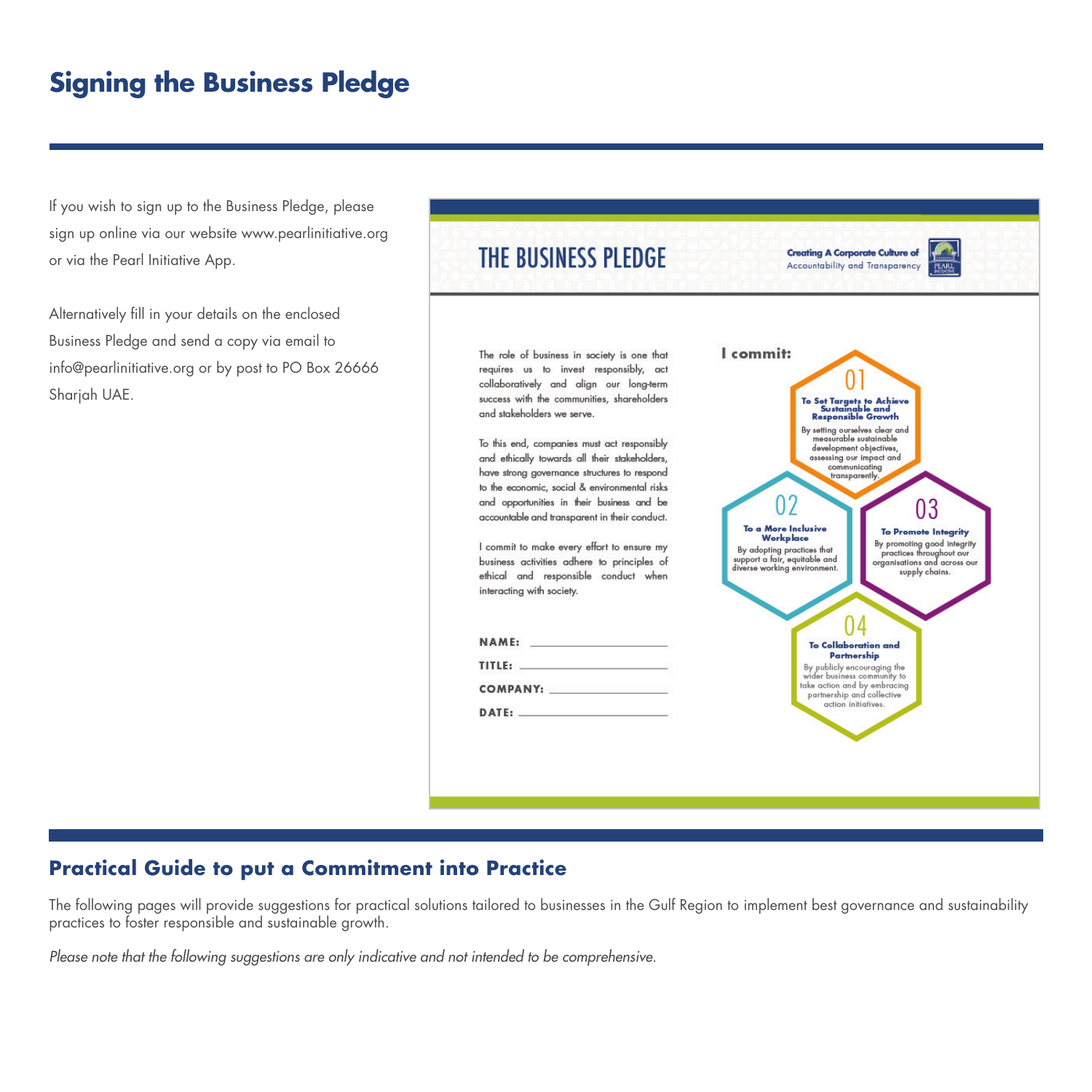# **Commitment to Set Targets to Achieve Sustainable and Responsible Growth**

**'By setting ourselves clear and measurable sustainable development objectives, assessing our impact and communicating transparently.'**

#### **Why is this important for businesses in the Region?**

Businesses play an essential role in promoting real, responsible and lasting growth in the Gulf Region which leads to long term sustainable development, preservation of the environment and wealth and job creation for future generations. This requires companies to act responsibly and ethically towards all stakeholders (e.g. employees, communities, shareholders, suppliers), to have strong governance structures to anticipate the economic, social and environmental risk and opportunities as well as to be accountable and transparent in their conduct.

#### **The commitment could be put into action through:**

#### **Suggested Goal**

Include sustainable and responsible growth in the strategy to set it as a priority for the organisation and its employees. **STRATEGY**<br>
Suggested Goal<br>
Include sustainable and responsible<br>
growth in the strategy to set it as a priority<br>
for the organisation and its employees.

#### **Suggested Actions**

- Implement strong corporate governance practices.
- Understand the key sustainability drivers and how they fit the overall strategy.
- Develop a sustainability strategy aligned with the overall strategy of the organisation.

# **SETTING TARGETS**

#### **Suggested Goal**

Ensure effective implementation by translating the strategy into targets.

#### **Suggested Actions**

- Set achievable and measurable sustainable development objectives based on the strategy.
- Include objectives in performance appraisals.
- Define effective measures to assess impact.

# **CULTURE**

#### **Suggested Goal**

Instill a culture of good governance and sustainability to support the effort to produce real impact.

#### **Suggested Actions**

Set a supportive tone-at-the-top (Board, CEO, Senior Management).

## **REPORTING**

#### **Suggested Goal**

Regularly report activities to all stakeholders to demonstrate the organisation's commitment.

#### **Suggested Actions**

• Publish an annual sustainability report following international best practice.

• Regularly communicate on activities and achievements (through the corporate website, social media or events).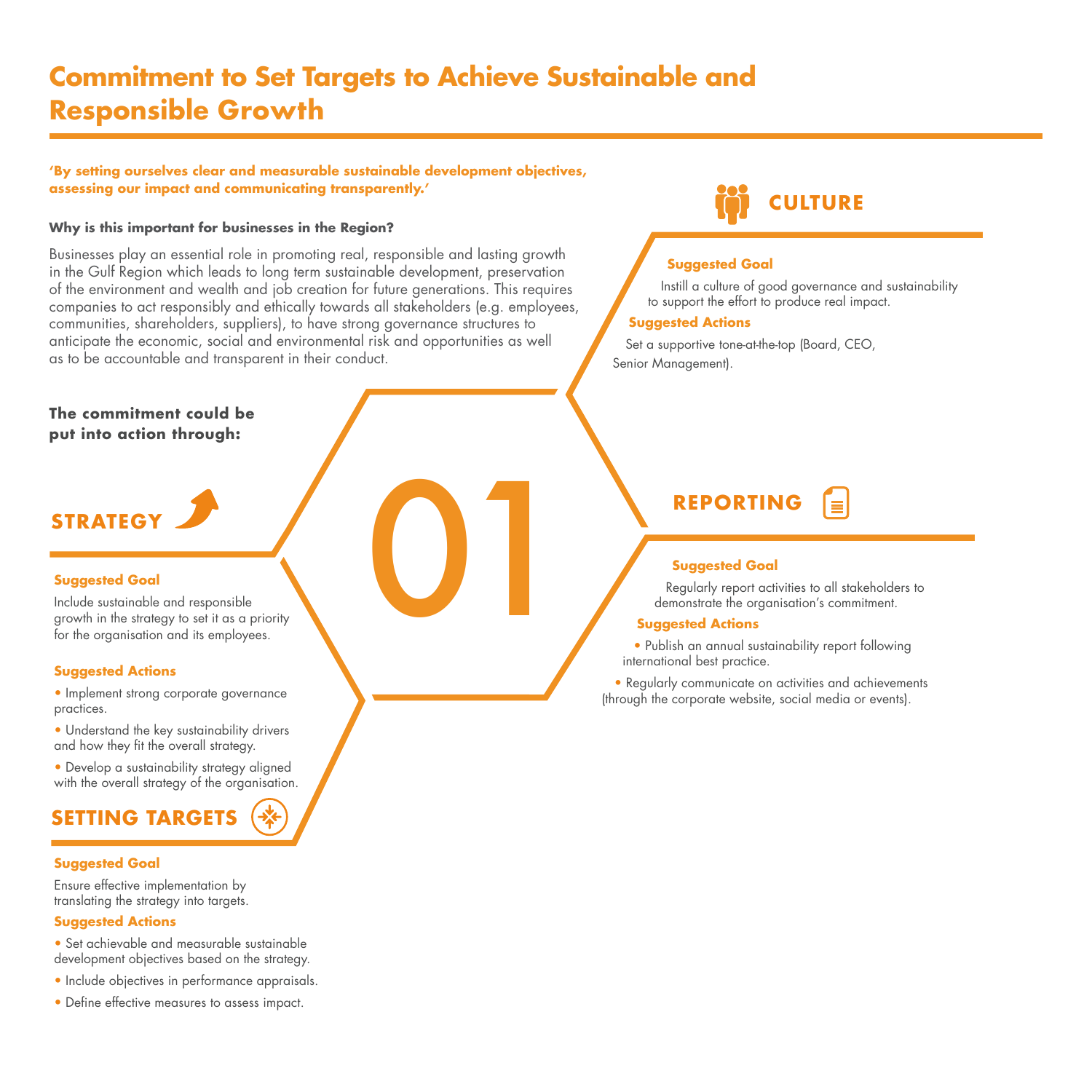# **Commitment to a More Inclusive Work Place**

#### **'By adopting practices that support a fair, equitable and diverse working environment.'**

#### **Why is this important for businesses in the Region?**

Numerous management studies have shown that diverse groups take better decisions. For businesses in the Gulf Region this means that diversifying their decision making teams by hiring, retaining and developing more women and supporting them to reach C-suite and Board positions.

#### **The commitment could be put into action through:**



#### **Suggested Goal**

Instill a culture of diversity free of gender bias where high potentials, irrespective of their gender, can perform and grow.

#### **Suggested Actions**

- Set a supportive tone-at-the-top (Board, CEO, Senior Management).
- Establish a culture of zero bias.
- Create a culture of trust and performance where output rather than input is measured.



#### **Suggested Goal**

Improve work/life balance to allow parents to better manage their career and family.

#### **Suggested Actions**

Implement flexible work options.



#### **Suggested Goal**

Invest in hiring, developing and retaining talent.

#### **Suggested Actions**

- Clearly define career paths.
- Provide relevant and effective training programmes.

# **POLICIES**

#### **Suggested Goal**

Introduce supportive policies.

#### **Suggested Actions**

- •*The policies should ensure:*
- o Gender-blind hiring
- o Zero tolerance for sexual harassment
- o Removal of all biases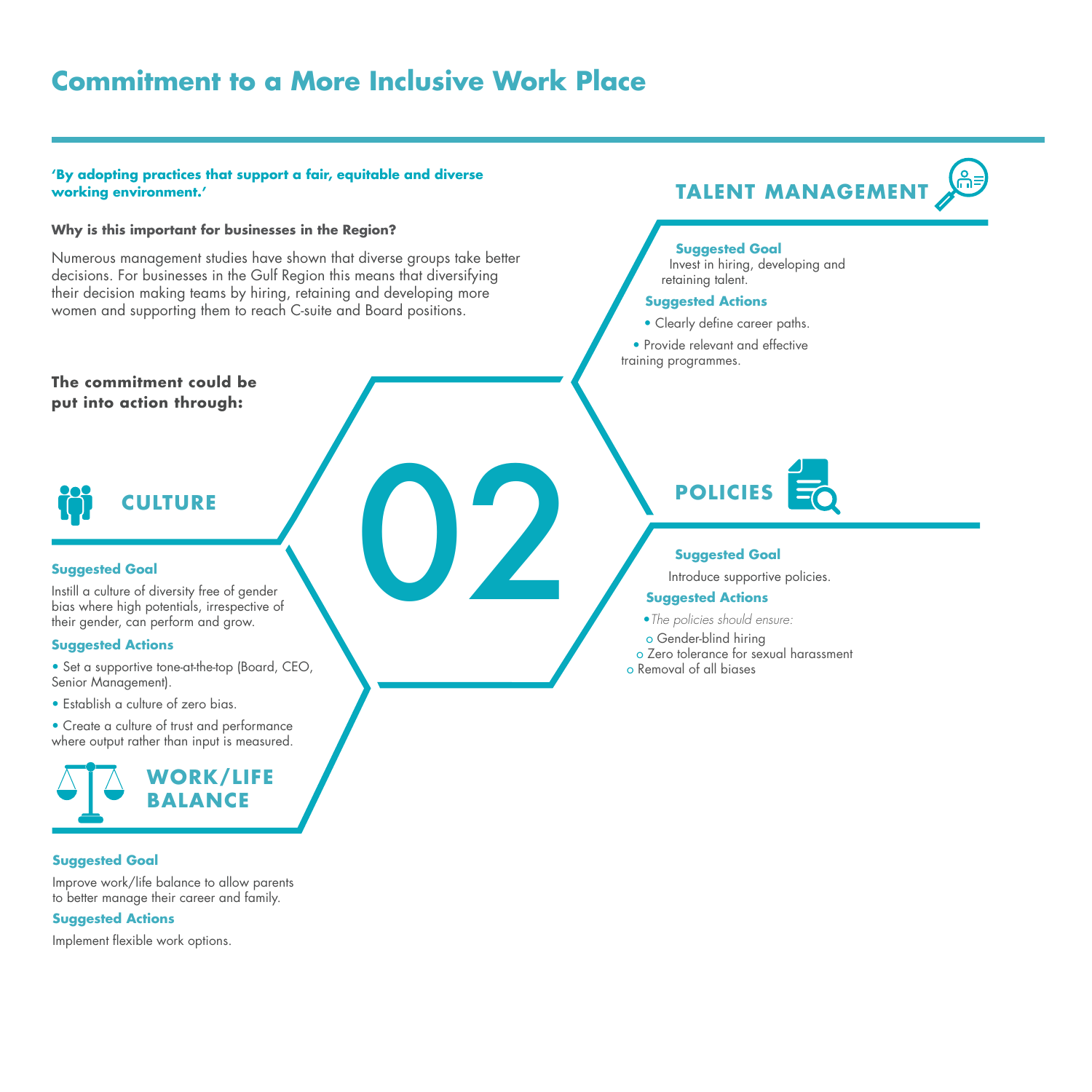# **Commitment to Promote Integrity**

#### **'By promoting good integrity practices throughout our organisations and across our supply chains.'**

**Why is this important for businesses in the Region?** 

Businesses in the Gulf Region play a major role in fighting corruption as they can directly influence integrity practices within their company and across their supply chain. This will also have a positive impact on a company's plans for international expansion, provide better access to contracts with multinationals, improve operational efficiency, create more jobs and increase profits.

**The commitment could be put into action through:**

# **ASSESSING THE<br>
SUPPLY CHAIN**<br>
Suggested Goal<br>
Assess suppliers to minimise supply-chain<br>
Suggested Actions **SUPPLY CHAIN**

#### **Suggested Goal**

Assess suppliers to minimise supply-chain corruption risk.

#### **Suggested Actions**

Perform supplier due diligence on selected business partners.

#### **PUBLIC COMMITMEI**

#### **Suggested Goal**

Publicly state that the company takes a tough stance towards corruption and bribery.

#### **Suggested Actions**

• Implement a zero-tolerance policy towards corruption.

• Sign-up to international standards/ guidelines (such as the UN Global Compact, PACI Principles).

# **CULTURE**

#### **Suggested Goal**

Instill a corporate culture that condemns unethical behavior.

#### **Suggested Actions**

• Set the right tone-at-the-top (Board, CEO, Senior Management).

- Provide (targeted) anti-corruption training to all employees.
	- Use internal communication to inform all employees about whistleblowing, anti-corruption guidelines and initiatives.

# **COMPLIANCE**

#### **Suggested Goal**

Implement an effective anti-corruption compliance programme to support the anti-corruption effort of the organisation.

#### **Suggested Actions**

• Understand the risk profile and conduct a corruption risk assessment.

• Design and implement a tailor-made programme (including a whistleblowing mechanism).

• Appoint a dedicated team or person to ensure the effective implementation of the integrity practices.

• Monitor and regularly update the programme.